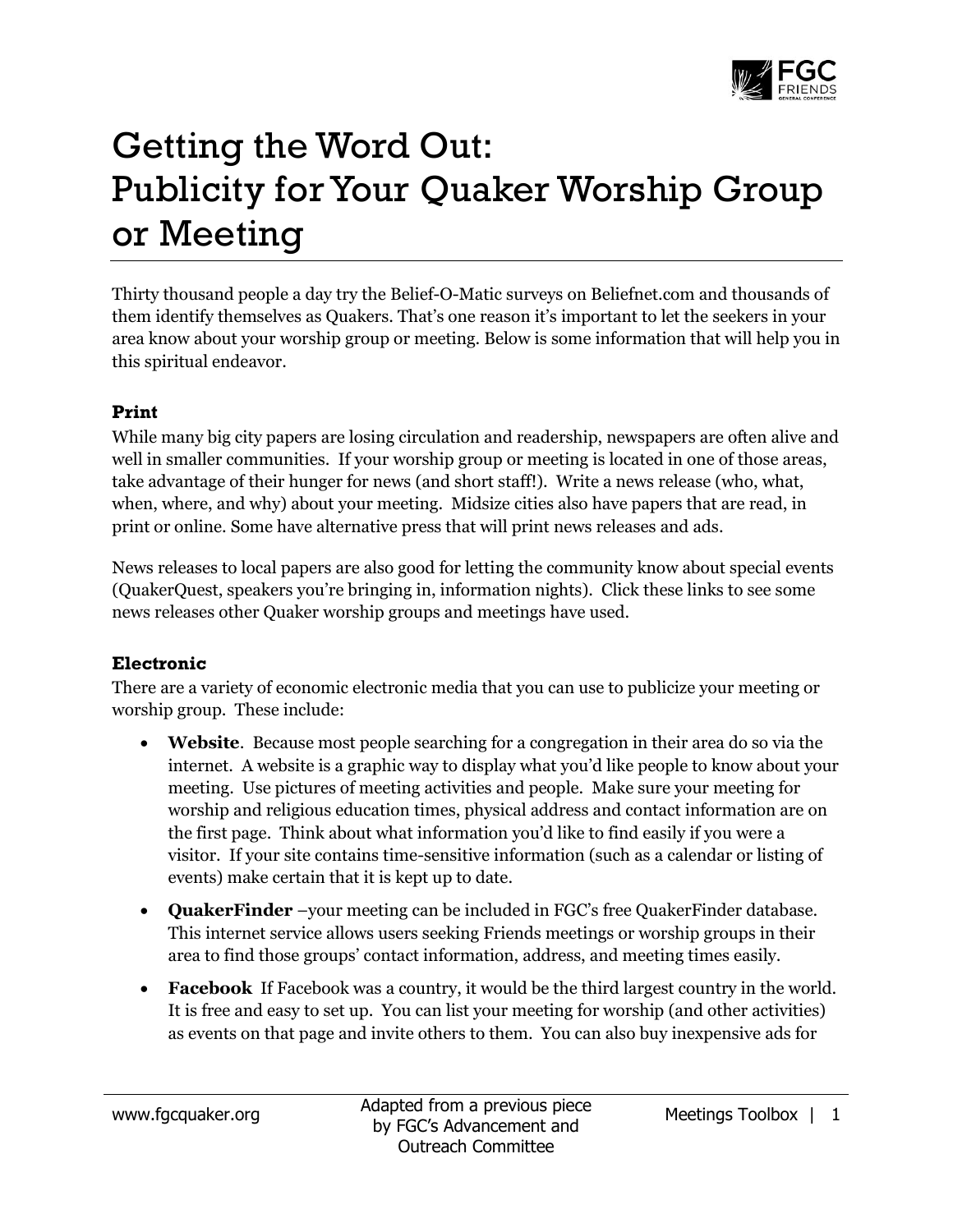

your page – targeting people who live in your geographic area, are interested in Quaker testimonies, and so on.

- Other free electronic media that some Quaker meetings and worship groups have used and that you may want to look into are:
	- o Twitter
	- o Meet-up
	- o Blogger
	- o Google Ads

### **Radio**

While some radio stations promote religious announcements, it is generally better to pay for an ad and choose the time it appears. Free spots run only when the station can fit them in and usually when listenership is low. Press releases regarding a peace and social justice event, however, often get featured and can reach more people than print papers.

## **Events**

Quaker Quest -- Quaker Quest uses a series of workshops to help Friends share spiritual stories, deepen the meeting community, welcome new life, and prepare outreach. It affirms that the Quaker way is a simple, radical, and contemporary spiritual path, and encourages Quakers to share their spiritual experiences. Quaker Quest was developed by Quakers in England. <http://www.fgcquaker.org/services/quaker-quest>

"Come Meet The Quakers" – less formal than Quaker Quest. This is when you host an evening where the public is invited to come and learn about Quakers and ask questions of a panel of Friends.

Special Classes – think of educational opportunities you could offer your community. Classes on the Quaker testimonies and daily life or based around expertise that your members and attenders have (photography, basket making, etc) are ways to increase visibility in your community.

Peace and Social Justice Events – if your group participates in vigils and/or other peace and justice activities, be certain to send news releases to local media informing them and inviting others of like-mind to join you.

Social Events – have you ever hosted an ice cream social for your neighborhood? Or maybe a simple soup dinner open to the public is more your group's style. Think of natural ways to invite the public to things you already do and would like to offer to others.

### **Connect**

Connect with FGC: